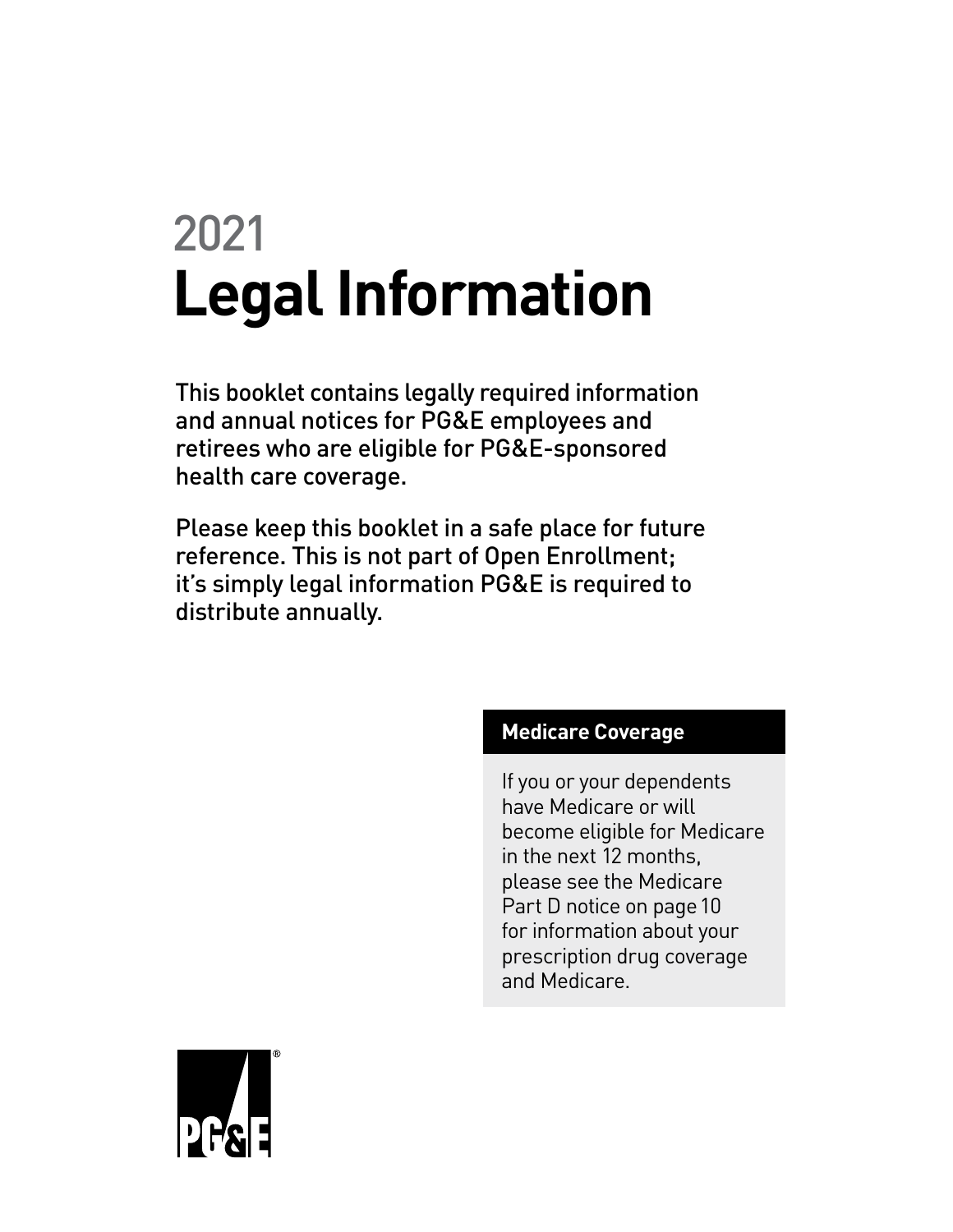#### **TAX INFORMATION FOR DOMESTIC PARTNERS**

Many registered domestic partners do not qualify as tax dependents. However, if your enrolled, registered domestic partner or his or her enrolled children are your tax dependents, and you have certified them as tax dependents by calling the PG&E Benefits Service Center, the value of the health care benefits will not be reported as taxable income.

## **Tax Information**

## **DOMESTIC PARTNER REGISTRATION**

If you want to add a domestic partner or the children of a domestic partner to your coverage, your partnership must be registered with a governmental agency that maintains a domestic partner registry. You'll also need to provide verification of your domestic partner, as requested.

## **TAX IMPLICATIONS OF COVERAGE FOR YOUR SAME-SEX SPOUSE, REGISTERED DOMESTIC PARTNER, AND CHILDREN OF YOUR SAME-SEX SPOUSE OR REGISTERED DOMESTIC PARTNER**

## **Federal Tax Treatment of Benefits for Same-Sex Spouses**

Same-sex spouses are treated as married for all federal tax purposes. This applies to any same-sex marriage legally entered into in one of the 50 states, the District of Columbia, a U.S. territory or a foreign country. The value of the health care coverage provided for a same-sex spouse or any enrolled children of a same-sex spouse is not treated as income to you for federal tax purposes.

## **Federal Tax Treatment of Benefits for Domestic Partners**

The rules on taxation of benefits for legally married same-sex spouses do not apply to domestic partnerships.

The value of the health care coverage provided for a registered domestic partner or any enrolled children of a registered domestic partner is treated as income to you for federal tax purposes. PG&E will report the value of the coverage as income on your Form W-2 and will withhold federal income and employment taxes. The amounts taxable to you can be substantial.

An exception to these income reporting and withholding rules applies if your registered domestic partner or children of your registered domestic partner are your tax dependents under Internal Revenue Code sections 152 and 105(b). Please contact your tax advisor or call the PG&E Benefits Service Center for more information.

## **California Taxes**

For California income tax purposes, the value of the health care benefits provided to your same-sex spouse and your same-sex spouse's dependents are excluded from your taxable income.

For California income tax purposes, the value of the health care benefits provided to your domestic partner and your domestic partner's dependents may be excluded from your taxable income if your partnership is registered with California's Secretary of State and if certain other conditions are met. Please contact your tax advisor or call the PG&E Benefits Service Center for more information.

Other states have their own tax rules for health care benefits provided to domestic partners, same-sex spouses and dependents of domestic partners or same-sex spouses. If you live outside California, consult a tax advisor.

## **More Information About Registered Domestic Partners**

Do you need more details? Please call the PG&E Benefits Service Center for more information about domestic partner registration and health benefits for registered domestic partners.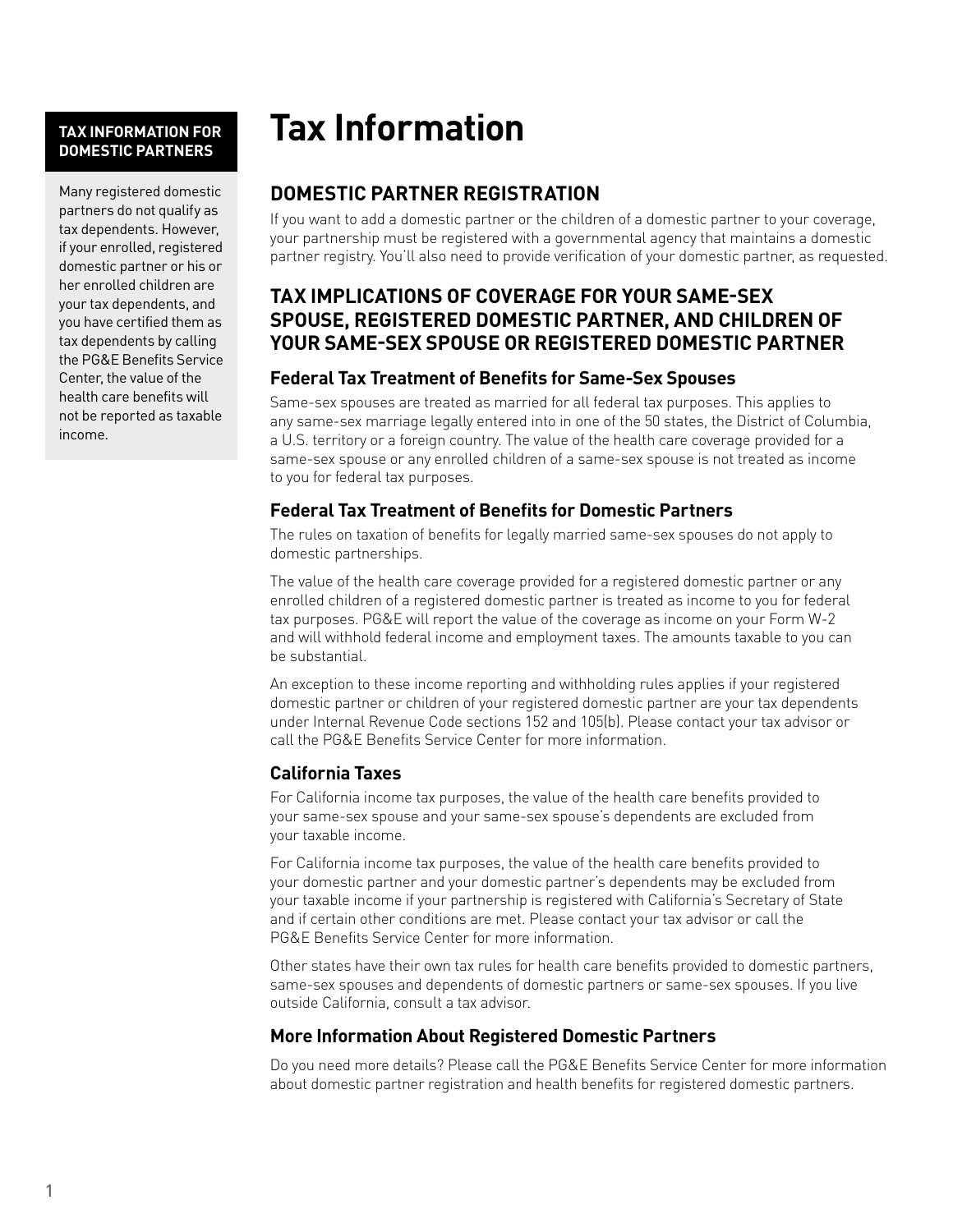## **HIPAA Special Enrollment Rights for Employees**

Under the Health Insurance Portability and Accountability Act of 1996 (HIPAA), if you decline PG&E-sponsored medical, dental or vision coverage for yourself or your dependents because you have other health insurance coverage, you may be able to enroll yourself and your dependents in a PG&E-sponsored health care plan if you're an employee and:

- You or your dependents lose eligibility for the other coverage
- The other employer stops contributing toward the other coverage
- You or your dependents meet or exceed the lifetime limit on benefits payable under the other plan
- You or your dependents lose eligibility for Medicaid or Children's Health Insurance Program (CHIP) coverage
- You or your dependents become eligible for a state's premium assistance program under Medicaid or CHIP

In addition, if you're an employee, you may be able to enroll yourself and your dependents in a PG&E-sponsored health care plan when:

• You have a newly eligible dependent due to marriage, establishment of a registered domestic partnership, birth, adoption or placement for adoption of a child

You must request enrollment by calling the PG&E Benefits Service Center:

- Within 31 days after the other coverage ends or the employer stops contributing to the other coverage
- Within 31 days of your marriage or domestic partnership registration
- Within 180 days of the birth, adoption or placement for adoption of a child (60 days for Kaiser Senior Advantage plan)
- Within 60 days of the Medicaid/CHIP eligibility change

NOTE: To complete the enrollment process, you'll be required to provide verification of your dependents' eligibility.

For more information or to request special enrollment, visit **myPlansConnect**® (formerly Mercer BenefitsCentral) or call the PG&E Benefits Service Center.

#### **TEMPORARY EXTENSION FOR HIPAA SPECIAL ENROLLMENT DEADLINES**

Due to the COVID-19 national emergency, the deadlines for requesting HIPAA special enrollment in a PG&E-sponsored health plan have been extended to:

- 60 days after the announced end of the COVID-19 national emergency, or
- Until another date as announced in a future notification.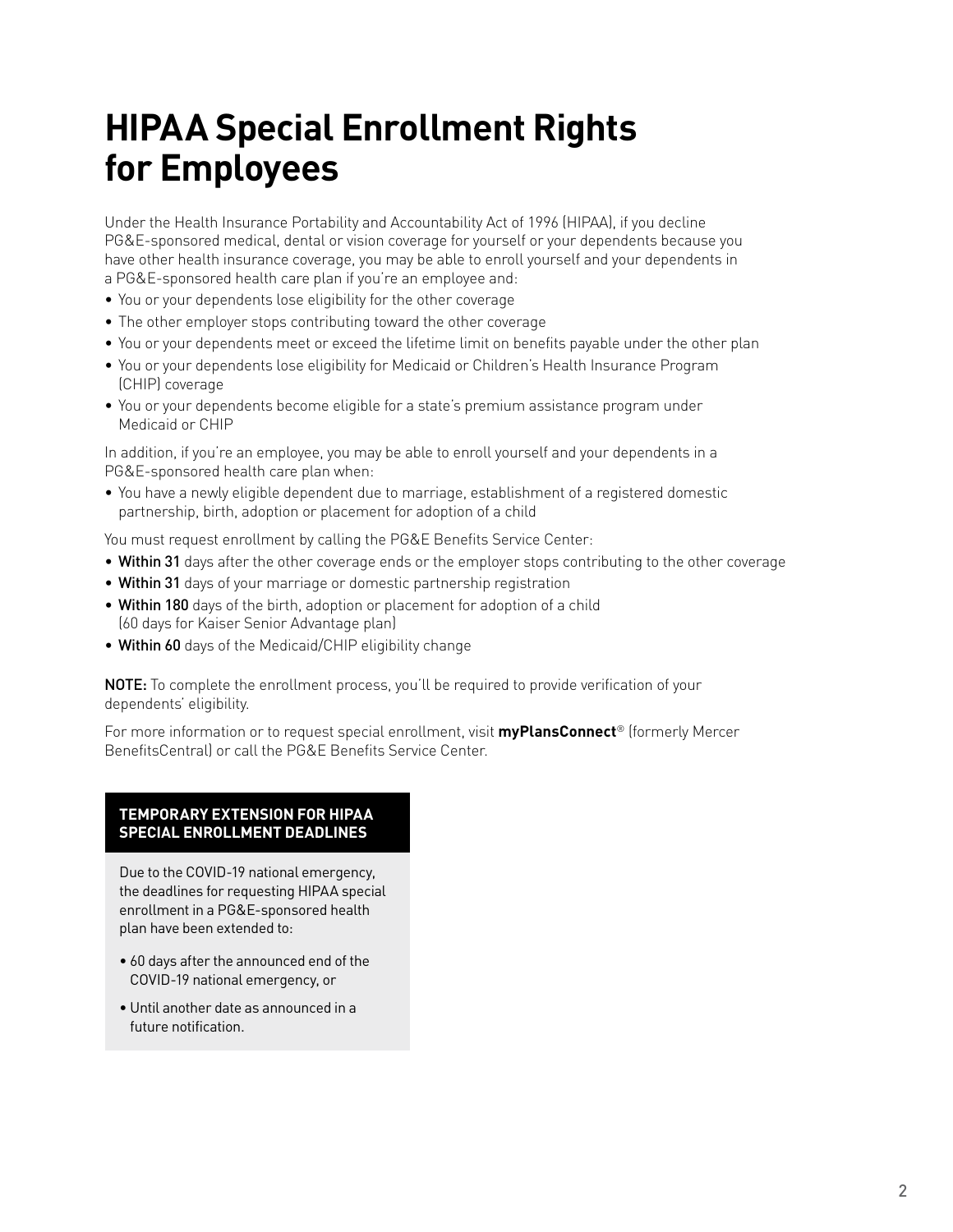## **Important Legal Notices**

## **WOMEN'S HEALTH AND CANCER RIGHTS ACT**

If you have had or are going to have a mastectomy, you may be entitled to certain benefits under the Women's Health and Cancer Rights Act of 1998 (WHCRA). For individuals receiving mastectomy-related benefits, coverage will be provided in a manner determined in consultation with the attending physician and the patient, for:

- All stages of reconstruction of the breast on which the mastectomy was performed;
- Surgery and reconstruction of the other breast to produce a symmetrical appearance;
- Prostheses; and
- Treatment of physical complications of the mastectomy, including lymphedemas.

Coverage of breast reconstruction will be provided subject to the deductibles and coinsurance benefit limits consistent with those established for other benefits under your plan. For more information, contact your medical plan directly.

## **NEWBORNS' AND MOTHERS' HEALTH PROTECTION ACT**

Group health plans and health insurance issuers generally may not, under federal law, restrict benefits for any hospital length of stay in connection with childbirth for the mother or newborn child to less than 48 hours following a vaginal delivery, or less than 96 hours following a Cesarean section. However, federal law generally does not prohibit the mother's or newborn's attending provider, after consulting with the mother, from discharging the mother or her newborn earlier than 48 hours (or 96 hours as applicable). In any case, plans and issuers may not, under federal law, require that a provider obtain authorization from the plan or the insurance issuer for prescribing a length of stay not in excess of 48 hours (or 96 hours).

## **LANGUAGE ASSISTANCE**

For people whose primary language is not English, PG&E's Health Plans provide free language services, such as qualified interpreters and information written in other languages. If you need these services, contact the PG&E Benefits Service Center by phone:

#### 1-866-271-8144 (TTY: 1-800-424-0253)

| Spanish          | ATENCIÓN: si habla español, tiene a su disposición servicios gratuitos de asistencia<br>lingüística. Llame al 1-866-271-8144 (TTY: 1-800-424-0253).                       |
|------------------|---------------------------------------------------------------------------------------------------------------------------------------------------------------------------|
| Chinese          | 注意:如果您使用繁體中文,您可以免費獲得語言援助服務。請致電 1-866-271-8144<br>[TTY: 1-800-424-0253] $\circ$                                                                                            |
| Tagalog          | PAUNAWA: Kung nagsasalita ka ng Tagalog, maaari kang gumamit ng mga serbisyo ng<br>tulong sa wika nang walang bayad. Tumawag sa 1-866-271-8144 (TTY: 1-800-424-0253).     |
| Navajo<br>(Dine) | D77 baa ak0 n7n7zin: D77 saad bee y1n7[ti'go Diné Bizaad, saad bee 1k1'1n7da'1wo'd66',<br>t'11 jiik'eh, 47 n1 h0l=, koj8' h0d77lnih 1-866-271-8144 (TTY: 1-800-424-0253). |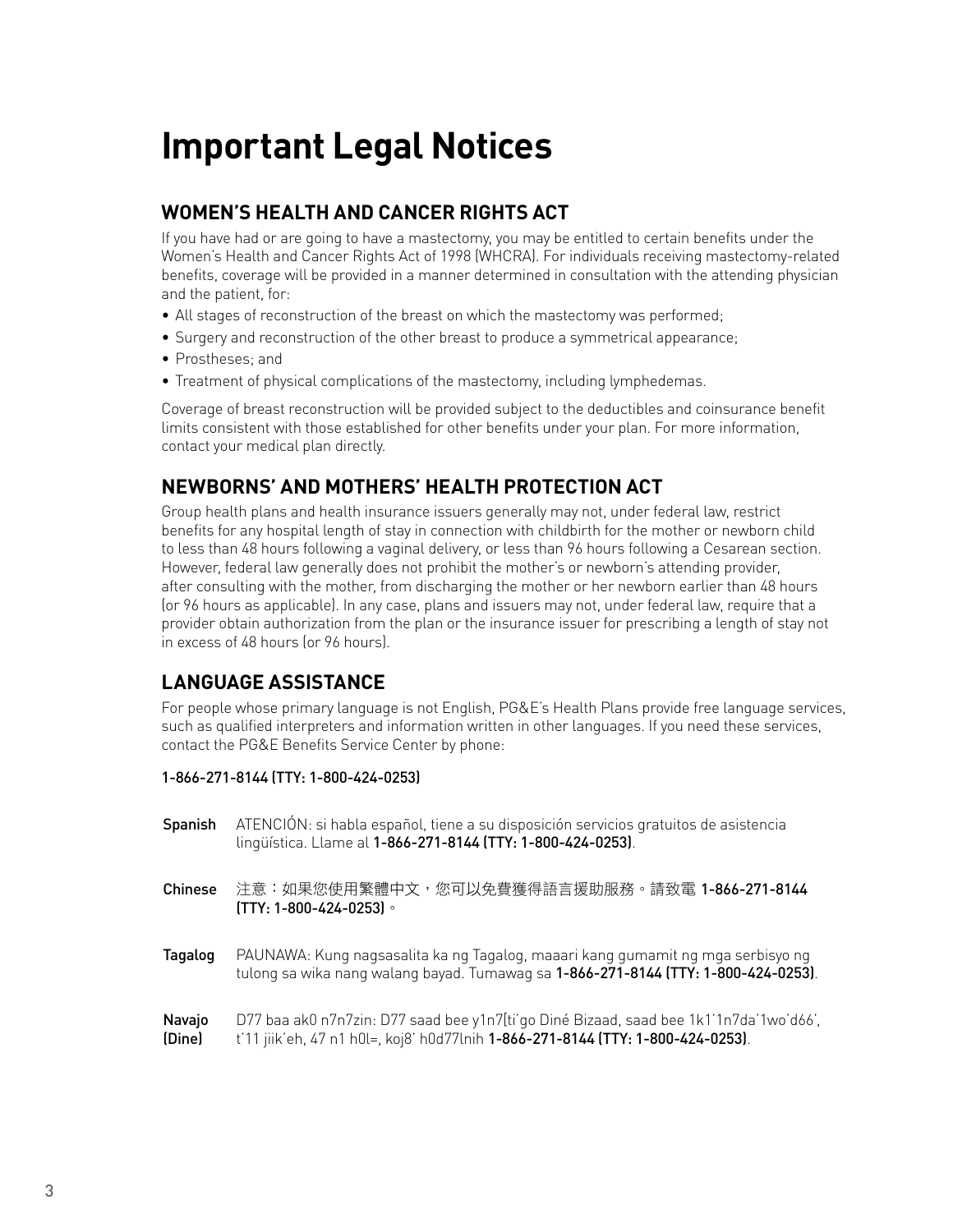## **HIPAA NOTICE OF HEALTH INFORMATION PRIVACY PRACTICES**

#### **Your Information. Your Rights. Our Responsibilities.**

This notice describes how medical information about you may be used and disclosed and how you can get access to this information. This version of the notice is effective September 1, 2020. Please review it carefully.

This notice is required by the Health Insurance Portability and Accountability Act ("HIPAA") and is intended to describe to the extent applicable to you how the Pacific Gas and Electric Company Health Care Plan for Active Employees, the Pacific Gas and Electric Company Health Care Plan for Retirees and Surviving Dependents, and the Pacific Gas and Electric Company Health Care Flexible Spending Account Plan (collectively, "Health Plans"), and the various health plan vendors that administer these Health Plans (for example, Anthem Blue Cross) will protect your health information. This notice also describes your rights to access and control your protected health information.

"Health information" for this purpose means information that identifies you and either relates to your physical or mental health condition or the provision of health care to you, or relates to the payment of your health care expenses. This individually identifiable health information is known as "protected health information" ("PHI"). Your PHI will not be used or disclosed by the Health Plans without a written authorization from you, except as described in this notice or as otherwise permitted by federal or state health information privacy laws. Please note that your personal physician or other health care facilities (for example, hospitals or health clinics) where you may receive health care or treatment may have different policies, procedures or notices regarding the physician's or health care facility's use or disclosure of PHI that they may have created. These health care providers and any health plan insurer will separately notify you regarding their health information policies or procedures.

## **SUMMARY**

### **Your Rights**

You have the right to:

- Get a copy of your health and claims records
- Correct your health and claims records
- Request confidential communication
- Ask the Health Plans to limit the information shared
- Get a list of those with whom the Health Plans have shared your information
- Get a copy of this privacy notice
- Choose someone to act for you
- File a complaint if you believe your privacy rights have been violated

#### **Your Choices**

You have some choices in the way that the Health Plans use and share information to:

- Answer coverage questions from your family and friends
- Provide disaster relief
- Market Health Plan services and sell your information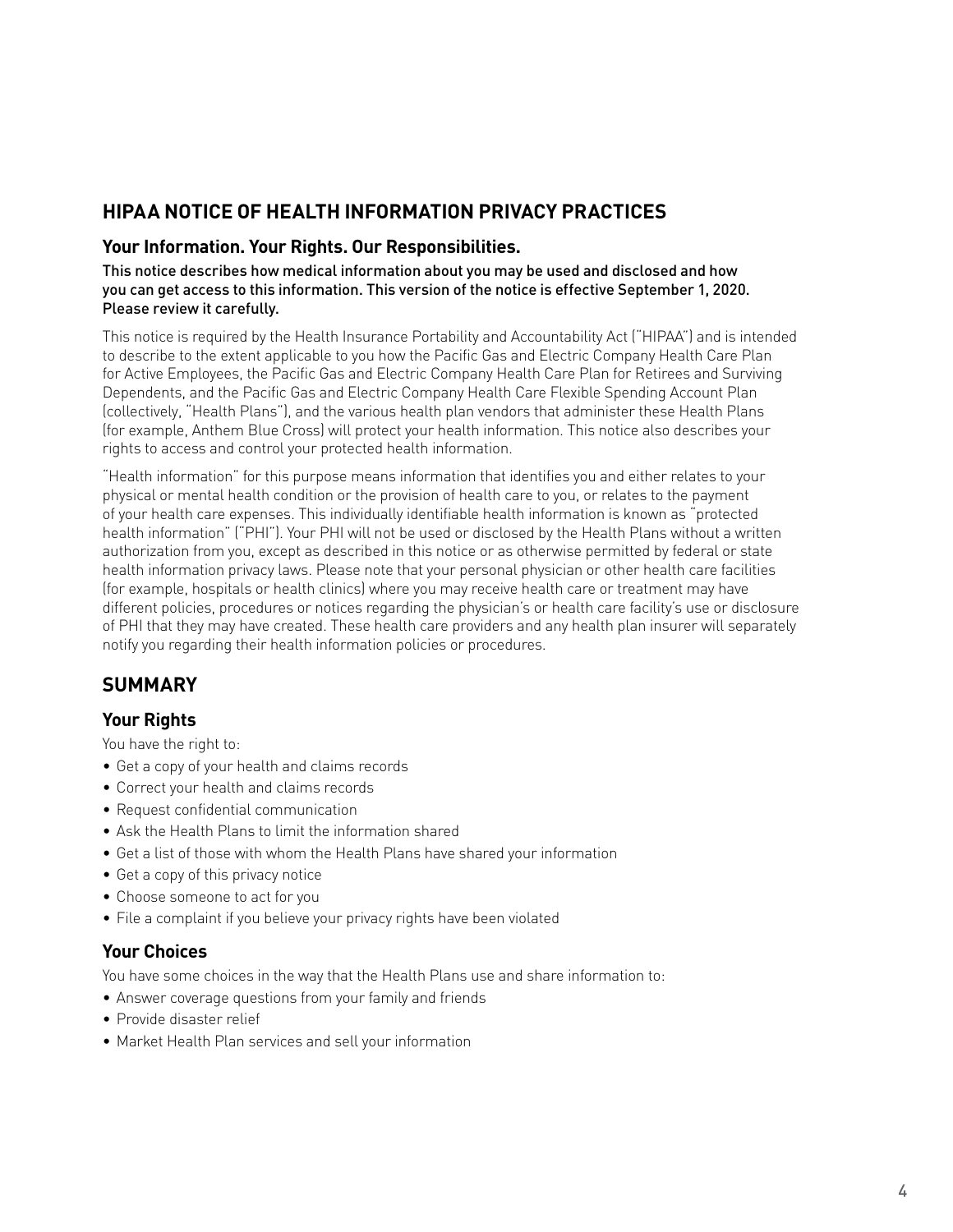### **Our Uses and Disclosures**

The Health Plans may use and share your information to:

- Help manage the health care treatment you receive
- Run the Health Plans' organizations
- Pay for your health services
- Administer your health plan
- Help with public health and safety issues
- Do research
- Comply with the law
- Respond to organ and tissue donation requests and work with a medical examiner or funeral director
- Address workers' compensation, law enforcement, and other government requests
- Respond to lawsuits and legal actions

## **DETAILS**

#### **Your Rights**

When it comes to your health information, you have certain rights. This section explains your rights and some of the Health Plans' responsibilities to help you.

#### **Get a copy of health and claims records**

- You can ask to see or get a copy of your health and claims records and other health information the Health Plans have about you—except for psychotherapy notes; information intended for use in a civil, criminal or administrative proceeding; or any information to which access is otherwise prohibited by law. Contact the PG&E Benefits Service Center to request this information. Ask your health plan(s) how to do this.
- The Health Plans will provide a copy or a summary of your health and claims records, usually within 30 days of your request. A single, 30-day extension is allowed if the Health Plans cannot comply by the initial deadline. In limited situations, the Health Plans may say "no" to your request, but will tell you why in writing and may charge a reasonable, cost-based fee.

#### **Ask the Health Plans to correct health and claims records**

- You can ask your health plan(s) to correct your health and claims records if you think they are incorrect or incomplete. Ask your health plan(s) how to do this.
- The Health Plans may say "no" to your request, but will tell you why in writing within 60 days. A single, 30-day extension is allowed if the Health Plans cannot comply by the initial deadline.

#### **Request confidential communications**

- You can ask to be contacted in a specific way (for example, home or office phone) or to send mail to a different address.
- The Health Plans will consider all reasonable requests, and must say "yes" if you tell your health plan(s) you would be in danger otherwise.
- To request confidential communications, make your request in writing to:

Pacific Gas and Electric Company

HIPAA Privacy Official

77 Beale St.

P.O. Box 770000

San Francisco, CA 94177

Email: **pgeprivacy@pge.com**

• The Health Plans will make every attempt to accommodate all reasonable requests. Your request must specify how or where you want to be contacted.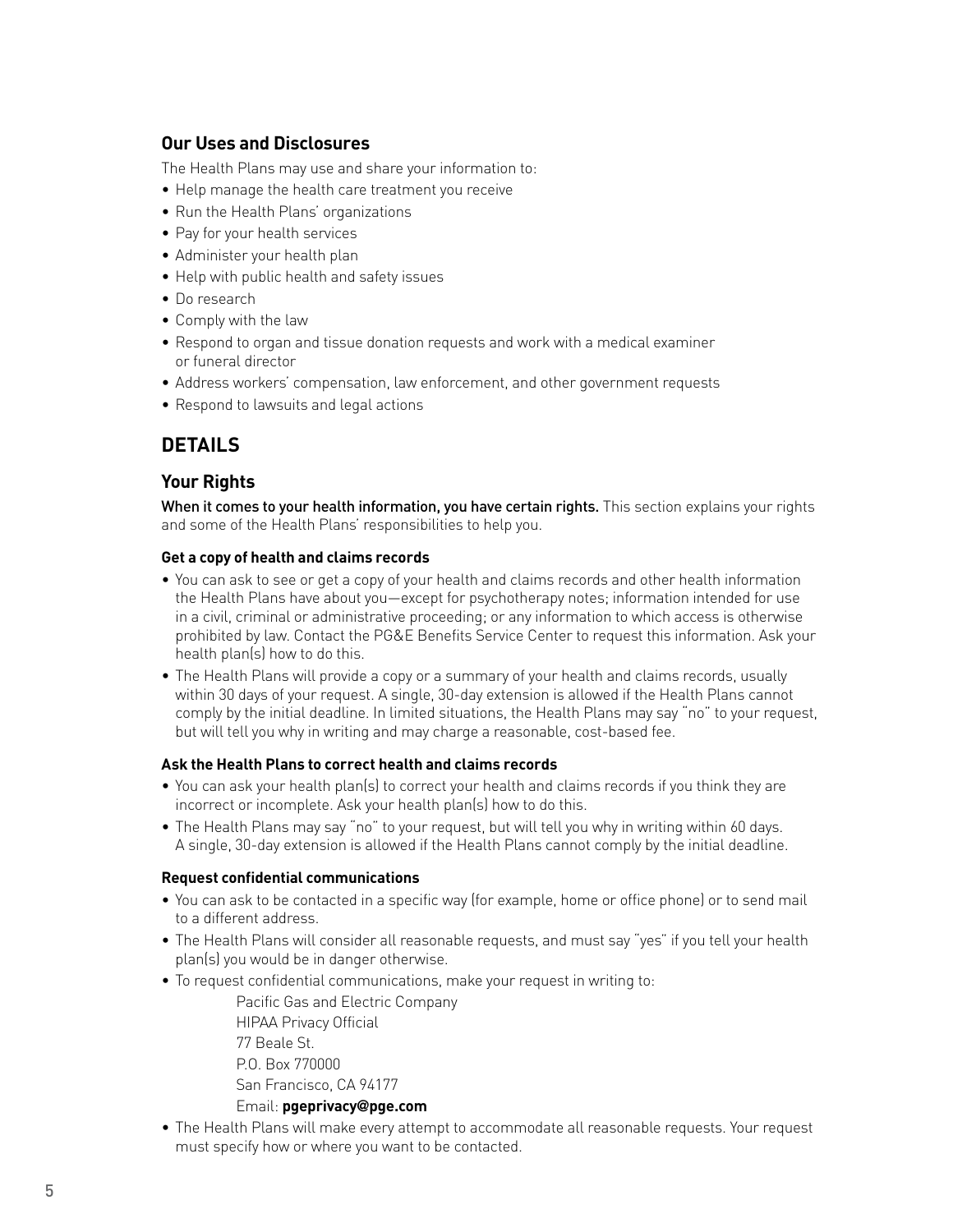#### **State privacy rights**

You may have additional privacy rights under state laws, including rights in connection with mental health and psychotherapy reports, pregnancy, HIV/AIDS-related illnesses, and the health treatment of minors.

#### **Ask the Health Plans to limit what the Health Plans use or share**

- You can ask the Health Plans not to use or share certain health information for treatment, payment, or Health Plans' operations.
- The Health Plans are not required to agree to your request, and may say "no" if it would affect your care.

#### **Get a list of those with whom the Health Plans have shared information**

- You can ask for a list (accounting) of the times the Health Plans have shared your health information for six years prior to the date you ask, who the Health Plans shared it with, and why.
- The Health Plans will include all the disclosures except for those about treatment, payment, and health care operations, and certain other disclosures (such as any you asked the Health Plans to make). The Health Plans will provide one accounting a year for free but will charge a reasonable, cost-based fee if you ask for another one within 12 months.

#### **Get a copy of this privacy notice**

• You can ask for a paper copy of this notice at any time by calling the PG&E Benefits Service Center at **1-866-271-8144**, even if you have agreed to receive the notice electronically. The Health Plans will provide you with a paper copy promptly.

#### **Choose someone to act for you**

- If you have given someone medical power of attorney or if someone is your legal guardian, that person can exercise your rights and make choices about your health information.
- The Health Plans will make sure the person has this authority and can act for you before taking any action.

#### **File a complaint if you feel your rights are violated**

• You can complain if you feel the Health Plans have violated your rights by contacting:

Pacific Gas and Electric Company HIPAA Privacy Official 77 Beale St. P.O. Box 770000 San Francisco, CA 94177 Email: **pgeprivacy@pge.com**

- You can file a complaint with the U.S. Department of Health and Human Services Office for Civil Rights by:
	- Sending a letter to 200 Independence Avenue, S.W., Washington, D.C. 20201;
	- Calling **1-877-696-6775**; or
	- Visiting **www.hhs.gov/ocr/privacy/hipaa/complaints/**
- The Health Plans will not retaliate against you for filing a complaint. The complaint should generally be filed within 180 days of when the act or omission complained of occurred.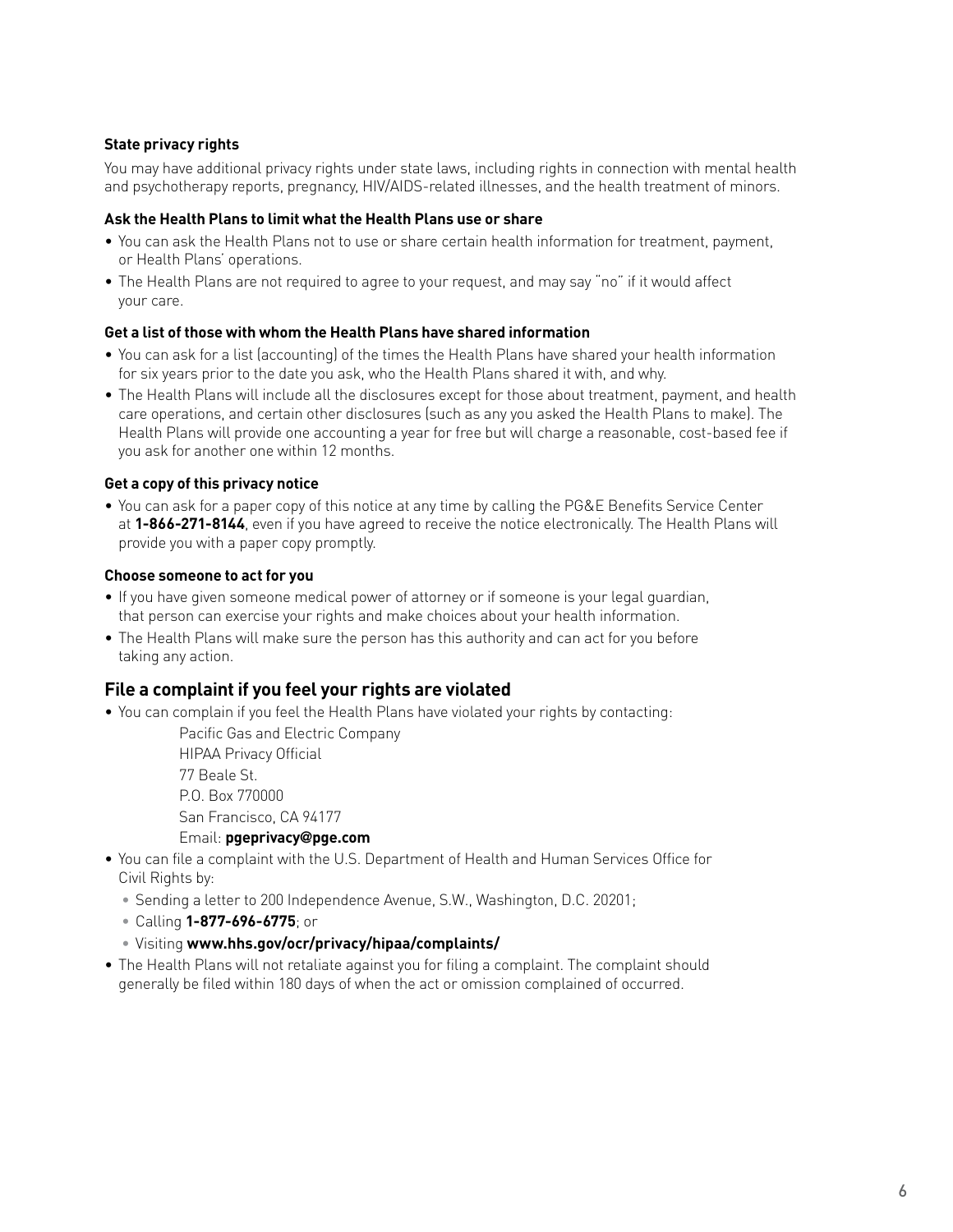### **Your Choices**

For certain health information, you can tell the Health Plans your choices about what the Health Plans share. If you have a clear preference for how the Health Plans share your information in the situations described below, talk to the Health Plans. Tell the Health Plans what you want done, and the Health Plans will follow your instructions.

In these cases, you have both the right and choice to tell the Health Plans to:

- Share information with your family, close friends, or others involved in payment for your care
- Share information in a disaster relief situation

*If you are not able to tell the Health Plans your preference—for example if you are unconscious the Health Plans may go ahead and share your information if the Health Plans believe it is in your best interest. The Health Plans may also share your information when needed to lessen a serious and imminent threat to health or safety.*

In these cases, the Health Plans *never* share your information unless you give the Health Plans written permission:

- Marketing purposes
- Sale of your information

### **The Health Plans' Uses and Disclosures**

#### **How do the Health Plans typically use or share your health information?**

The Health Plans typically use or share your health information in the following ways:

#### **Help manage the health care treatment you receive**

The Health Plans can use your health information and share it with professionals who are treating you. *Example: A doctor sends your health plan(s) information about your diagnosis and treatment plan so your health plan(s) can arrange additional services.*

#### **Run the Health Plans' organizations**

- The Health Plans can use and disclose your information to run the Health Plans' organizations and contact you when necessary.
- The Health Plans are not allowed to use genetic information to decide whether the Health Plans will give you coverage and the price of that coverage. This does not apply to long-term care plans.

*Example: The Health Plans use health information about you to develop better services for you.*

#### **Pay for your health services**

The Health Plans can use and disclose your health information as the Health Plans pay for your health services.

*Example: The Health Plans share information about you with your dental plan to coordinate payment for your dental work.*

#### **Administer your plan**

The Health Plans may disclose your health information to your health plan sponsor for plan administration.

*Example: Your company contracts with the Health Plans to provide health benefits, and the Health Plans provide your company with certain statistics to explain the premiums the Health Plans charge.*

#### **How else can the Health Plans use or share your health information?**

The Health Plans are allowed or required to share your information in other ways—usually in ways that contribute to the public good, such as public health and research. The Health Plans have to meet many conditions in the law before your information can be shared for these purposes. For more information, see **www.hhs.gov/ocr/privacy/hipaa/understanding/consumers/index.html**.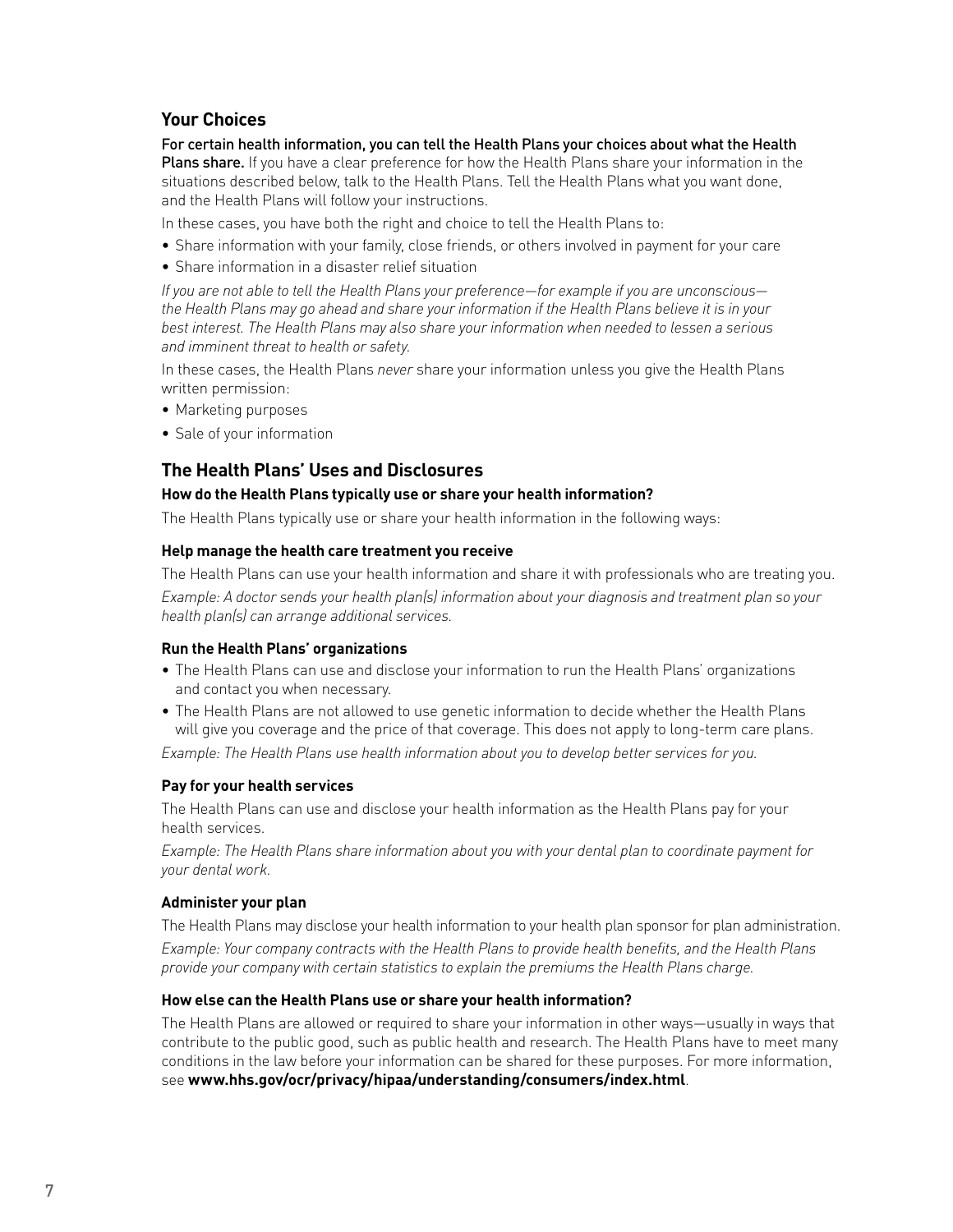#### **Help with public health and safety issues**

The Health Plans can share health information about you for certain situations such as:

- Preventing disease
- Helping with product recalls
- Reporting adverse reactions to medications
- Reporting suspected abuse, neglect, or domestic violence
- Preventing or reducing a serious threat to anyone's health or safety

#### **Do research**

The Health Plans can use or share your information for health research.

#### **Comply with the law**

The Health Plans will share information about you if local, state or federal laws require it, including with the Department of Health and Human Services if it wants to see that the Health Plans are complying with federal privacy law.

#### **Respond to organ and tissue donation requests and work with a medical examiner or funeral director**

- The Health Plans can share health information about you with organ procurement organizations.
- The Health Plans can share health information with a coroner, medical examiner, or funeral director when an individual dies.

#### **Address workers' compensation, law enforcement, and other government requests**

The Health Plans can use or share health information about you:

- For workers' compensation claims
- For law enforcement purposes or with a law enforcement official
- With health oversight agencies for activities authorized by law
- For special government functions such as military, national security, and presidential protective services

#### **Respond to lawsuits and legal actions**

The Health Plans can share health information about you in response to a court or administrative order, or in response to a subpoena, warrant, discovery request, or other forms of lawful due process.

#### **The Health Plans' Responsibilities**

- The Health Plans are required by law to maintain the privacy and security of your protected health information.
- The Health Plans will let you know promptly if a breach occurs that may have compromised the privacy or security of your information.
- The Health Plans must follow the duties and privacy practices described in this notice and give you a copy of it.
- The Health Plans will not use or share your information other than as described here unless you tell a Health Plan it can in writing. If you tell a Health Plan it can use or share your information, you may change your mind at any time. Let the Health Plans know in writing if you change your mind.

For more information, see **www.hhs.gov/ocr/privacy/hipaa/understanding/consumers/index.html**.

#### **Changes to the Terms of this Notice**

The Health Plans can change the terms of this notice, and the changes will apply to all information the Health Plans have about you. The new notice will be available upon request on the Health Plans' websites, and a copy will be mailed to you unless you had agreed to receive the notice electronically, or unless you are able to receive electronic information at your worksite.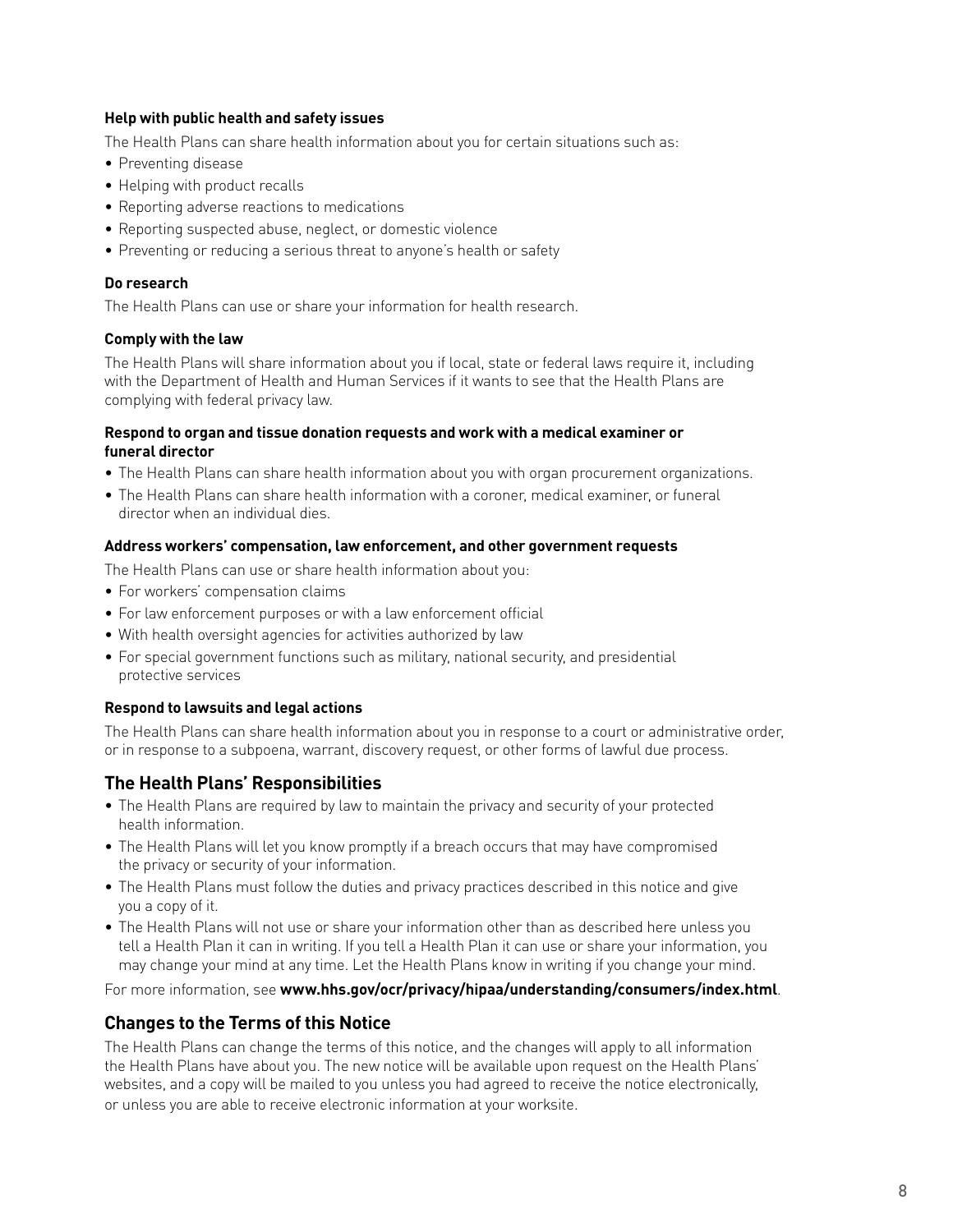## **PREMIUM ASSISTANCE UNDER MEDICAID AND THE CHILDREN'S HEALTH INSURANCE PROGRAM (CHIP)**

If you or your children are eligible for Medicaid or CHIP and you're eligible for health coverage from your employer, your state may have a premium assistance program that can help pay for coverage, using funds from their Medicaid or CHIP programs. If you or your children aren't eligible for Medicaid or CHIP, you won't be eligible for these premium assistance programs, but you may be able to buy individual insurance coverage through the Health Insurance Marketplace. For more information, visit **www.healthcare.gov**.

If you or your dependents are already enrolled in Medicaid or CHIP and you live in a state listed below, you can contact your state Medicaid or CHIP office to find out if premium assistance is available.

If you or your dependents are *not* currently enrolled in Medicaid or CHIP and you think you or any of your dependents might be eligible for either of these programs, contact your state Medicaid or CHIP office or dial **1-877-KIDS-NOW** or visit **www.insurekidsnow.gov** to find out how to apply. If you qualify, ask your state if it has a program that might help you pay the premiums for an employer-sponsored plan.

If you or your dependents are eligible for premium assistance under Medicaid or CHIP, as well as eligible under your employer plan, your employer must allow you to enroll in your employer plan if you aren't already enrolled. This is called a "special enrollment" opportunity, and **you must request coverage within 60 days of being determined eligible for premium assistance**. If you have questions about enrolling in your employer plan, you can contact the Department of Labor at **www.askebsa.dol.gov** or call **1-866-444-EBSA (3272)**.

#### **If you live in one of the following states, you may be eligible for assistance paying your employer health plan premiums. The following list of states is current as of July 31, 2020. Contact your state for more information on eligibility.**

The following is a partial list of participating states.

CALIFORNIA—Medicaid Website: **https://www.dhcs.ca.gov/services/ Pages/TPLRD\_CAU\_cont.aspx** Phone: **916-440-5676** NEVADA—Medicaid

Website: **http://dhcfp.nv.gov/**  Phone: **1-800-992-0900** OREGON—Medicaid Websites: **http://healthcare.oregon.gov/ Pages/index.aspx http://www.oregonhealthcare.gov/ index-es.html** Phone: **1-800-699-9075**

TEXAS—Medicaid Website: **http://gethipptexas.com/** Phone: **1-800-440-0493**  VIRGINIA—Medicaid and CHIP Website: **https://www.coverva.org/hipp/** Medicaid Phone: **1-800-432-5924**

CHIP Phone: **1-855-242-8282**

To see if any other states have added a premium assistance program since July 31, 2020, or for more information on special enrollment rights, contact either:

Employee Benefits Security Administration Centers for Medicare & Medicaid Services **www.dol.gov/agencies/ebsa www.cms.hhs.gov 1-866-444-EBSA (3272) 1-877-267-2323, Menu Option 4, Ext. 61565**

U.S. Department of Labor U.S. Department of Health and Human Services

#### **Paperwork Reduction Act Statement**

According to the Paperwork Reduction Act of 1995 (Pub. L. 104-13) (PRA), no persons are required to respond to a collection of information unless such collection displays a valid Office of Management and Budget (OMB) control number. The Department notes that a federal agency cannot conduct or sponsor a collection of information unless it is approved by OMB under the PRA, and displays a currently valid OMB control number, and the public is not required to respond to a collection of information unless it displays a currently valid OMB control number. See 44 U.S.C. 3507. Also, notwithstanding any other provisions of law, no person shall be subject to penalty for failing to comply with a collection of information if the collection of information does not display a currently valid OMB control number. See 44 U.S.C. 3512.

The public reporting burden for this collection of information is estimated to average approximately seven minutes per respondent. Interested parties are encouraged to send comments regarding the burden estimate or any other aspect of this collection of information, including suggestions for reducing this burden, to the U.S. Department of Labor, Employee Benefits Security Administration, Office of Policy and Research, Attention: PRA Clearance Officer, 200 Constitution Avenue, N.W., Room N-5718, Washington, DC 20210 or email **ebsa.opr**@**dol.gov** and reference the OMB Control Number 1210-0137.

OMB Control Number 1210-0137 (expires 1/31/2023)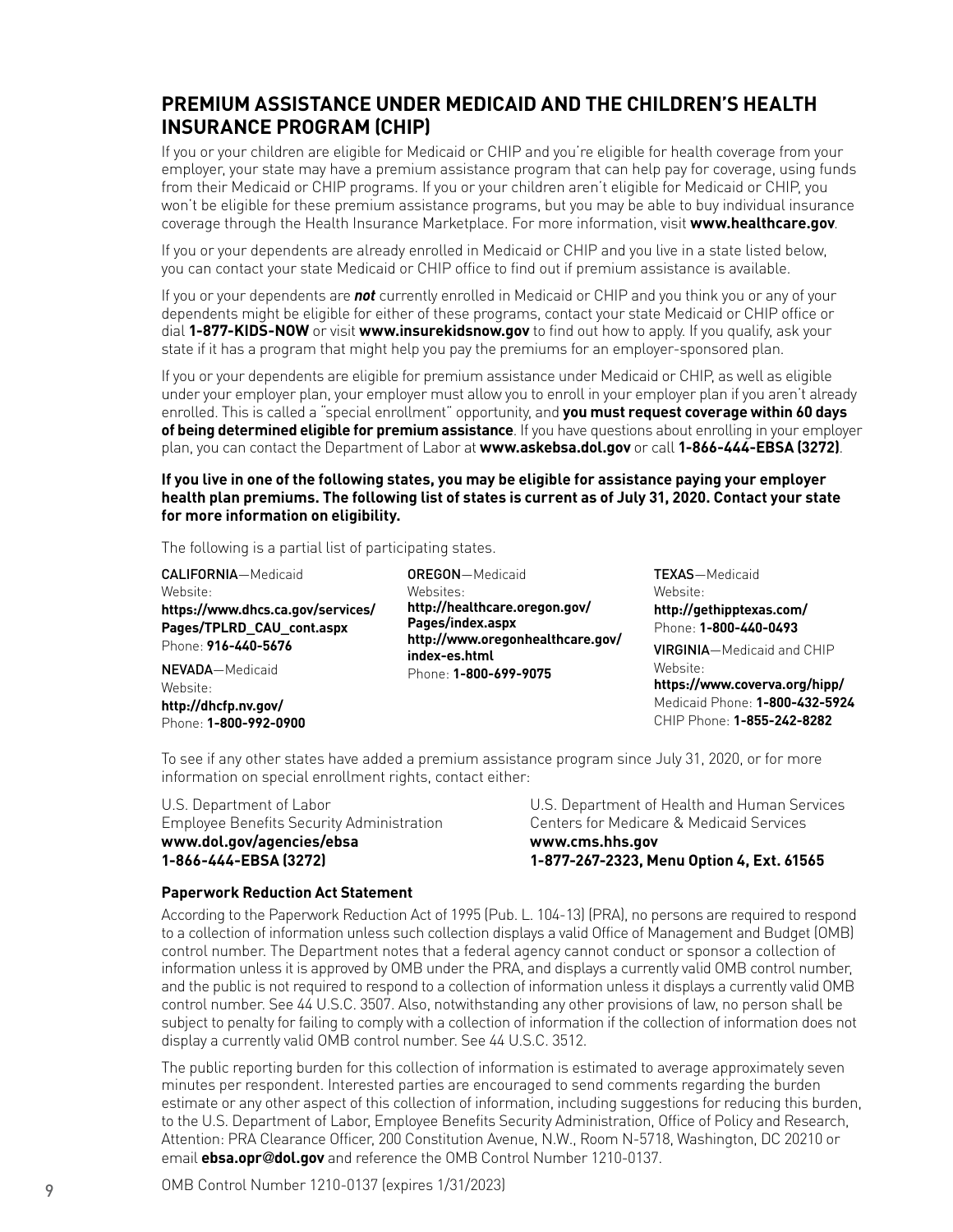## **PACIFIC GAS AND ELECTRIC COMPANY MEDICARE PART D CREDITABLE COVERAGE NOTICE**

#### **Medicare-Eligible Participants: Important Notice About Your Prescription Drug Coverage and Medicare**

#### This is a legally required notice that PG&E must provide annually to all employees, retirees and surviving dependents eligible for PG&E-sponsored medical coverage. Please read this notice and keep it where you can find it. No other action is required.

This notice has information about your current prescription drug coverage under plans sponsored by Pacific Gas and Electric Company (PG&E) and your options under Medicare's prescription drug coverage (called Part D). This information can help you decide if you want to join a Medicare prescription drug plan. If you are considering joining, you should compare your current coverage, including which drugs are covered at what cost, with the coverage and costs of the plans offering Medicare prescription drug coverage in your area. Information about where you can get help to make decisions about your prescription drug coverage is at the end of this notice.

There are two important things you need to know about your current coverage and Medicare's prescription drug coverage:

- **1.**Medicare prescription drug coverage became available in 2006 to everyone with Medicare. You can get this coverage if you join a Medicare Prescription Drug Plan or join a Medicare Advantage Plan (like an HMO or PPO) that offers prescription drug coverage. All Medicare drug plans provide at least a standard level of coverage set by Medicare. Some plans may also offer more coverage for a higher monthly premium.
- **2.**PG&E has determined that the prescription drug coverage offered by the Pacific Gas and Electric Company Health Care Plan for Active Employees and by the Pacific Gas and Electric Company Health Care Plan for Retirees and Surviving Dependents is, on average for all plan participants, expected to pay out as much as standard Medicare prescription drug coverage pays and therefore is considered creditable coverage. Because your existing coverage is creditable coverage, you can keep this coverage and not pay a higher premium (a penalty) if you later decide to join a Medicare drug plan.

#### **When can you enroll in a Medicare drug plan?**

You can enroll in a Medicare drug plan when you first become eligible for Medicare and each year from October 15 to December 7.

However, if you decide to drop your PG&E-sponsored coverage or if you lose your current creditable prescription drug coverage through no fault of your own, you also will be eligible for a two-month Special Enrollment Period (SEP) to enroll in a Medicare drug plan.

#### **What will happen to your current medical coverage if you decide to enroll in a Medicare drug plan?**

Prescription drug coverage is included in all PG&E-sponsored medical plans. Every medical plan that PG&E currently offers to Medicare-eligible participants has a higher prescription drug benefit than the basic Medicare Part D benefit.

If you decide to enroll in a Medicare drug plan that is not sponsored by PG&E (in other words, a plan not offered by PG&E during the enrollment period), your PG&E-sponsored medical and prescription drug benefits will be terminated.

#### **Can you re-enroll in a PG&E-sponsored medical plan at a later date?**

Eligible retirees and employees on Long-Term Disability who enroll themselves and their dependents in a non-PG&E Medicare drug plan will not be able to re-enroll in a PG&E-sponsored medical plan until the next Open Enrollment.

Surviving dependents who enroll in a non-PG&E Medicare drug plan will not be able to re-enroll in a PG&Esponsored plan at any time.

PG&E-sponsored medical plans with prescription drug coverage and Medicare Advantage Plans are available during Open Enrollment for eligible retirees, currently enrolled surviving dependents and employees on Long-Term Disability.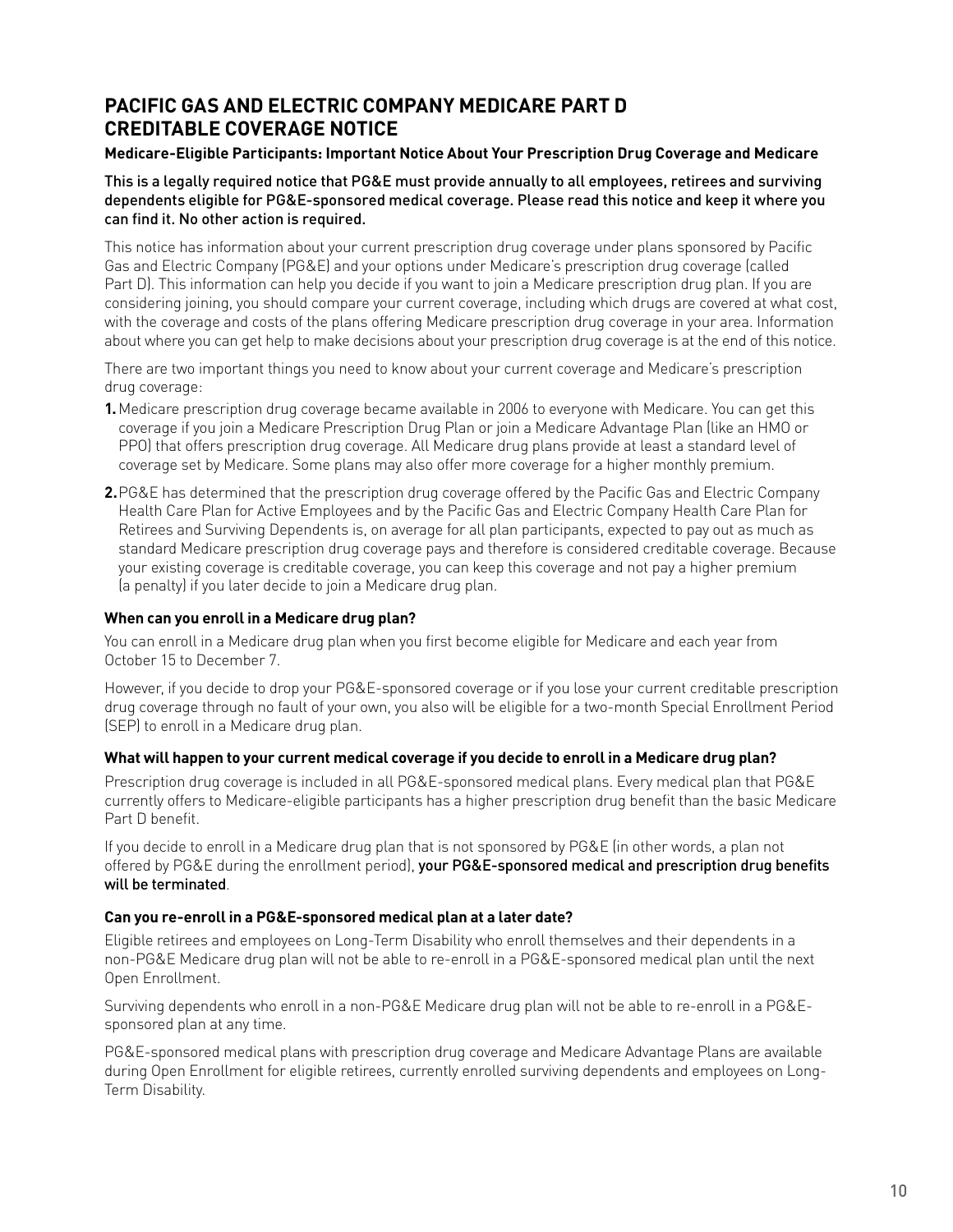#### **When will you pay a higher premium (penalty) to enroll in a Medicare drug plan?**

If you drop or lose your current PG&E coverage and you don't enroll in a Medicare drug plan within 63 continuous days after your PG&E-sponsored coverage ends, you may have to pay a higher premium (a penalty) to later enroll in a Medicare drug plan.

If you go 63 continuous days or longer without creditable prescription drug coverage, your monthly premium may go up by at least 1% of the Medicare base beneficiary premium per month for every month that you did not have that coverage. For example, if you go 19 months without creditable coverage, your premium may consistently be at least 19% higher than the Medicare base beneficiary premium. You may have to pay this higher premium (a penalty) as long as you have Medicare prescription drug coverage. In addition, you may have to wait until the following October to join.

#### **Where can you find more information about PG&E-sponsored coverage?**

For more information about this notice or your current PG&E-sponsored prescription drug coverage, log in to your **myPlansConnect**® account (formerly Mercer BenefitsCentral) or call the PG&E Benefits Service Center. Note: You'll get this notice each year before the next period you can enroll in a Medicare drug plan. You'll also get this notice if PG&E-sponsored prescription drug coverage changes. You may request a copy of this notice at any time.

#### **Where can you find more information about your options for Medicare prescription drug coverage?**

Detailed information about Medicare plans that offer prescription drug coverage is in the *Medicare & You* handbook. You'll get a copy of the handbook in the mail every year from Medicare. You also may be contacted directly by Medicare drug plans.

For more information about Medicare prescription drug coverage:

- Visit **www.medicare.gov**.
- For personalized help, call your state Health Insurance Assistance Program (see the inside back cover of your copy of the *Medicare & You* handbook for their telephone number).
- Call **1-800-633-4227 (1-800-MEDICARE)**. TTY users should call **1-877-486-2048**.

If you have limited income and resources, extra help paying for Medicare prescription drug coverage is available. For information about this extra help, visit **www.socialsecurity.gov** or call **1-800-772-1213 (TTY 1-800-325-0778)**.

September 2020 Pacific Gas and Electric Company Benefits Department P.O. Box 5546 Concord, CA 94524

#### **KEEP THIS CREDITABLE COVERAGE NOTICE**

This is a legally required notice about your benefits. Please read this notice carefully and keep it where you can find it.

If you decide to enroll in a Medicare drug plan, you may be required to provide a copy of this notice when you enroll to show that you have maintained creditable coverage. If you have maintained creditable coverage, you will not be required to pay a higher premium (a penalty).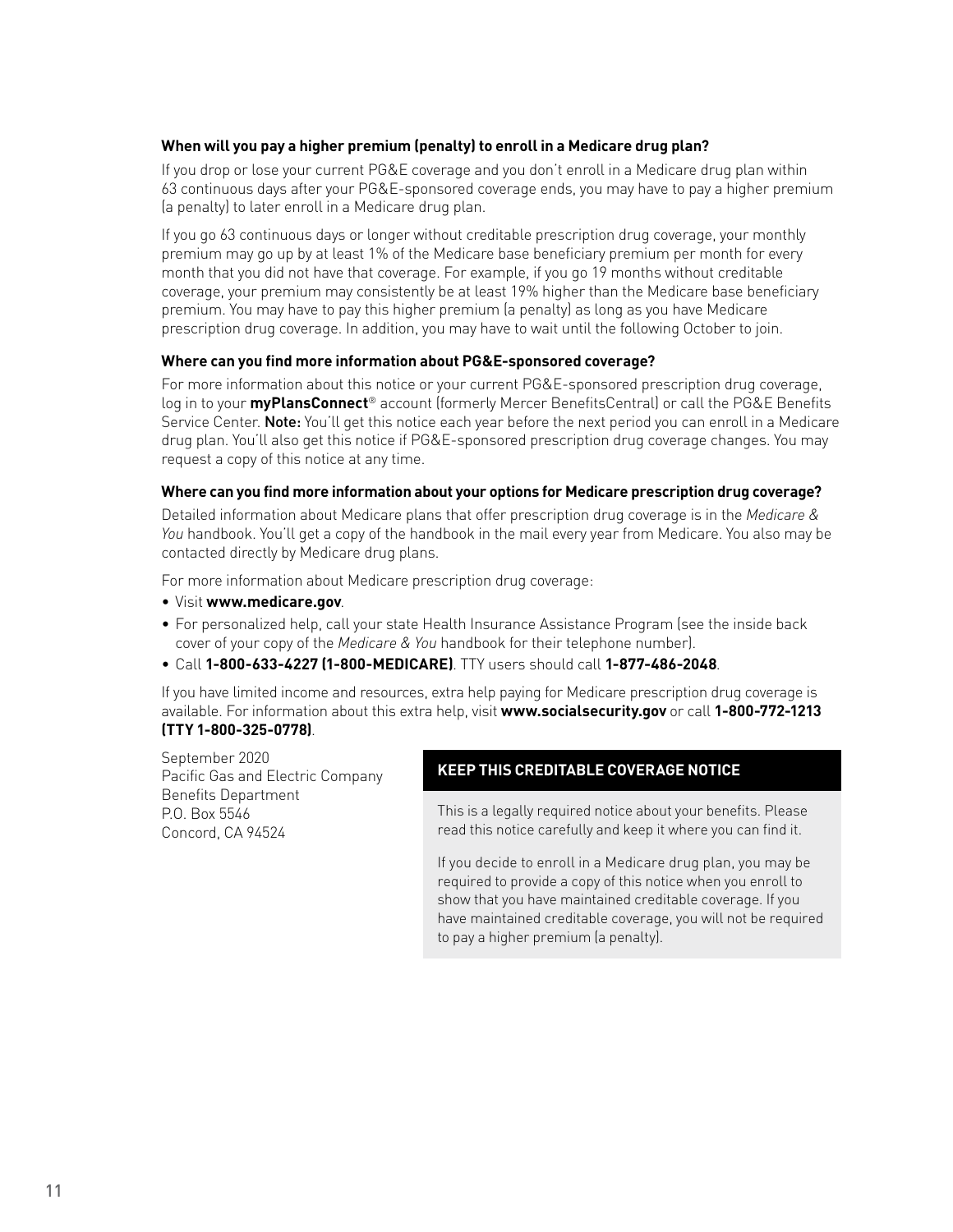## **NOTICE REGARDING WELLNESS PROGRAM**

PG&E's health screening program is a voluntary wellness program available to all employees that are eligible for the Health Account Plan (HAP). The program is administered according to federal rules permitting employer-sponsored wellness programs that seek to improve employee (an individual's) health or prevent disease, including the Americans with Disabilities Act of 1990, the Genetic Information Nondiscrimination Act of 2008, and the Health Insurance Portability and Accountability Act, as applicable, among others. If you choose to participate in the wellness program you will be asked to complete a health screening, which will include a blood test for total cholesterol, HDL, TC/HDL cardiac ratio, and glucose, as well as tests for blood pressure, height, weight, BMI and body fat percentage. You are not required to participate in the blood test or other medical examinations.

Employees who choose to participate in the wellness program will receive incentives paid through a health reimbursement account (HAP credits of up to an additional \$500 for single coverage or \$1,000 for family coverage) for completing a health screening and testing tobacco-free or completing Quest Diagnostics' free telephonic tobacco cessation program. Although you are not required to participate in the health screening, tobacco-free test, or tobacco cessation program, only employees (individuals) who do so will receive the full incentive amount. If you are unable to participate in any of the health outcomes required to earn an incentive, you may be entitled to a reasonable accommodation or an alternative standard. You may request a reasonable accommodation or an alternative standard by contacting Quest Diagnostics at **1-866-271-8144**, option 1 then option 3, or at **wellness@questdiagnostics.com**.

The results from your health screening will be used to provide you with information to help you understand your current health and potential risks, and may also be used to offer you services through the wellness program, such as health coaching. You also are encouraged to share your results or concerns with your own doctor.

## **PROTECTIONS FROM DISCLOSURE OF MEDICAL INFORMATION**

We are required by law to maintain the privacy and security of your personally identifiable health information. Although the wellness program and PG&E may use aggregate information they collect to design a program based on identified health risks in the workplace, Quest Diagnostics will never disclose any of your personal information either publicly or to the employer, except as necessary to respond to a request from you for a reasonable accommodation needed to participate in the wellness program, or as expressly permitted by law. Medical information that personally identifies you that is provided in connection with the wellness program will not be provided to your supervisors or managers and may never be used to make decisions regarding your employment.

Your health information will not be sold, exchanged, transferred or otherwise disclosed except to the extent permitted by law to carry out specific activities related to the wellness program, and you will not be asked or required to waive the confidentiality of your health information as a condition of participating in the wellness program or receiving an incentive. Anyone who receives your information for purposes of providing you services as part of the wellness program will abide by the same confidentiality requirements. The only individual who will receive your personally identifiable health information is a health coach in order to provide you with services under the wellness program, unless you authorize other health care providers to view this information.

In addition, all medical information obtained through the wellness program will be maintained separate from your personnel records, information stored electronically will be encrypted, and no information you provide as part of the wellness program will be used in making any employment decision in regards to you. Appropriate precautions will be taken to avoid any data breach, and in the event a data breach occurs involving information you provide in connection with the wellness program, we will notify you immediately.

You may not be discriminated against in employment because of the medical information you provide as part of participating in the wellness program, nor may you be subjected to retaliation if you choose not to participate. If you have questions or concerns regarding this notice, or about protections against discrimination and retaliation, please contact the PG&E Benefits Service Center at **1-866-271-8144**.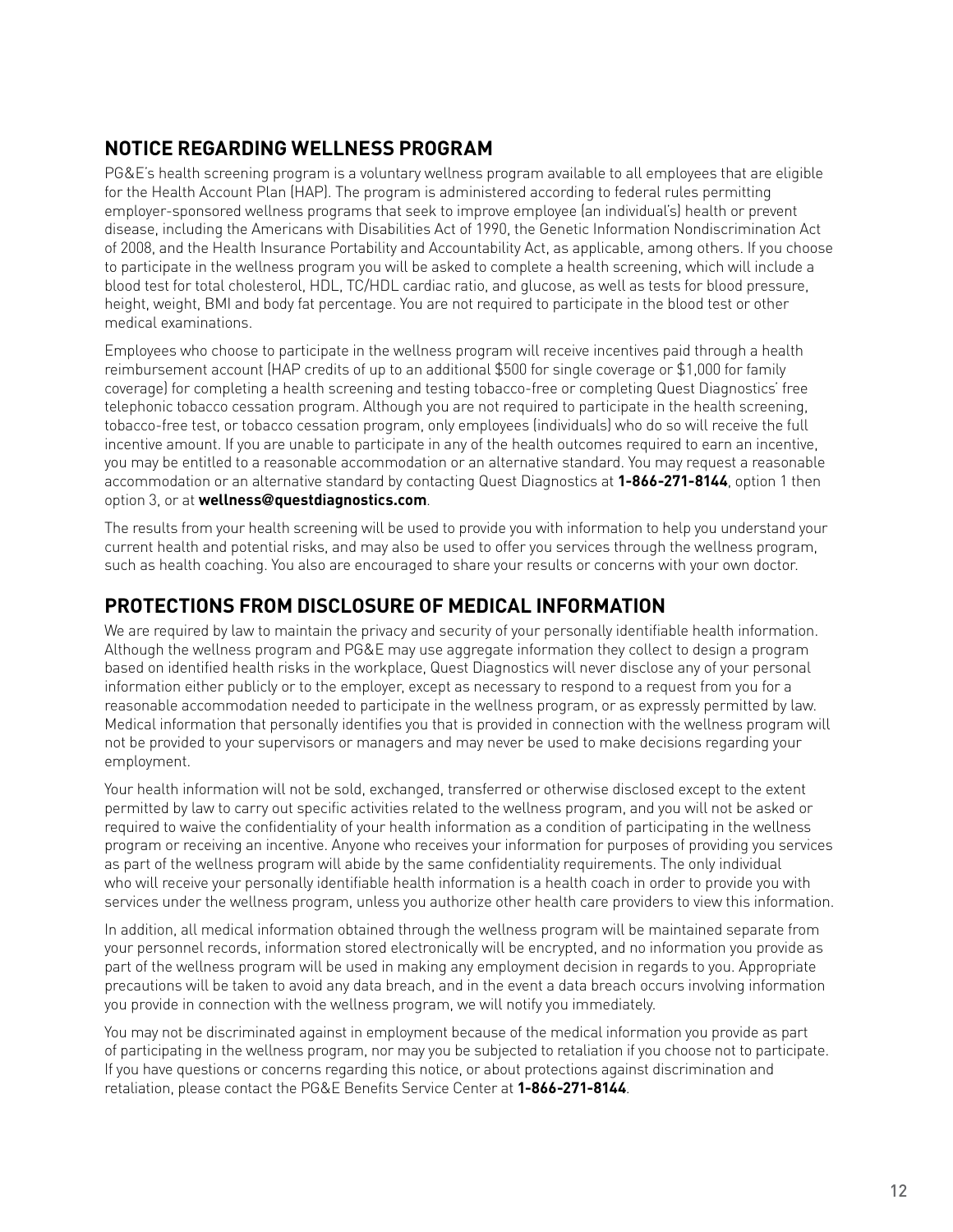## **BEACON HEALTH OPTIONS OF CALIFORNIA, INC., GRIEVANCE PROCESS**

California employees covered under an Employee Assistance Program administered by Beacon Health Options of California, Inc. (Beacon of California) (a subsidiary of Beacon Health Options, Inc.) regulated by the California Department of Managed Health Care (DMHC), are entitled to receive notification of the Beacon of California grievance process.

The process outlines standard procedures for filing a grievance with Beacon of California and also includes instructions for requesting expedited review of urgent grievances or requests for mediation or arbitration. You may also request an independent medical review (IMR) of Disputed Behavioral Health Care Services from the Department of Managed Health Care if you believe that behavioral health care services have been improperly denied, modified, or delayed by Beacon of California. The Beacon of California Grievance Process provides information about how to submit such a request.

Beacon of California is committed to providing excellent Employee Assistance Services and to ensuring a positive member experience. Should you have any questions regarding this protocol, please feel free to contact Beacon of California at **1-800-228-1286, extension 262422 (TTY 1-800-735-2929)**.

#### **Grievance Definition**

A grievance is a written or oral expression of dissatisfaction regarding Beacon of California and/or a provider, including quality of care concerns, complaints, disputes, requests for reconsideration or appeals made by a member (meaning your or your eligible family members) or the member's representative.

#### **Grievance Process**

Beacon of California has a grievance procedure for receiving and resolving your grievances involving Beacon of California and providers. A grievance may be submitted up to 180 calendar days following receipt of an adverse determination notice, or following any incident or action that is the subject of the member's dissatisfaction. You may submit a grievance to Beacon of California in writing, in person, by telephone, by facsimile, by email (**CAComplaints**@**beaconhealthoptions.com**), or online at **beaconhealthoptionsca.com** or, upon request, we will mail a grievance form and a copy of our Grievance Procedure. If you wish, a customer service representative will assist you in completing the grievance form.

To submit a grievance, you may call us at **1-800-228-1286**. Completed grievance forms may be submitted online through a secure means at **beaconhealthoptionsca.com** or may be mailed or delivered to Beacon of California, ATTN: Grievance Unit, P.O. Box 6065, Cypress, CA 90630-0065.

We will send you written acknowledgment of receipt of a grievance within five (5) calendar days. We will respond in writing with a resolution to a grievance within thirty (30) calendar days of receipt.

#### **Urgent Grievances**

Beacon of California also maintains a process for the expedited review of urgent grievances. You have the right to an expedited review for cases involving an imminent and serious threat to the health of the member, including but not limited to severe pain, potential loss of life, limb, or major bodily functions. The request may be initiated by you or by your provider. Call **1-800-228-1286** and tell the representative that you are requesting an expedited review for an urgent grievance. We will notify your provider of the decision in no more than 72 hours and send you a written statement on the disposition or pending status of the grievance within the same 72 hours from receipt of the grievance.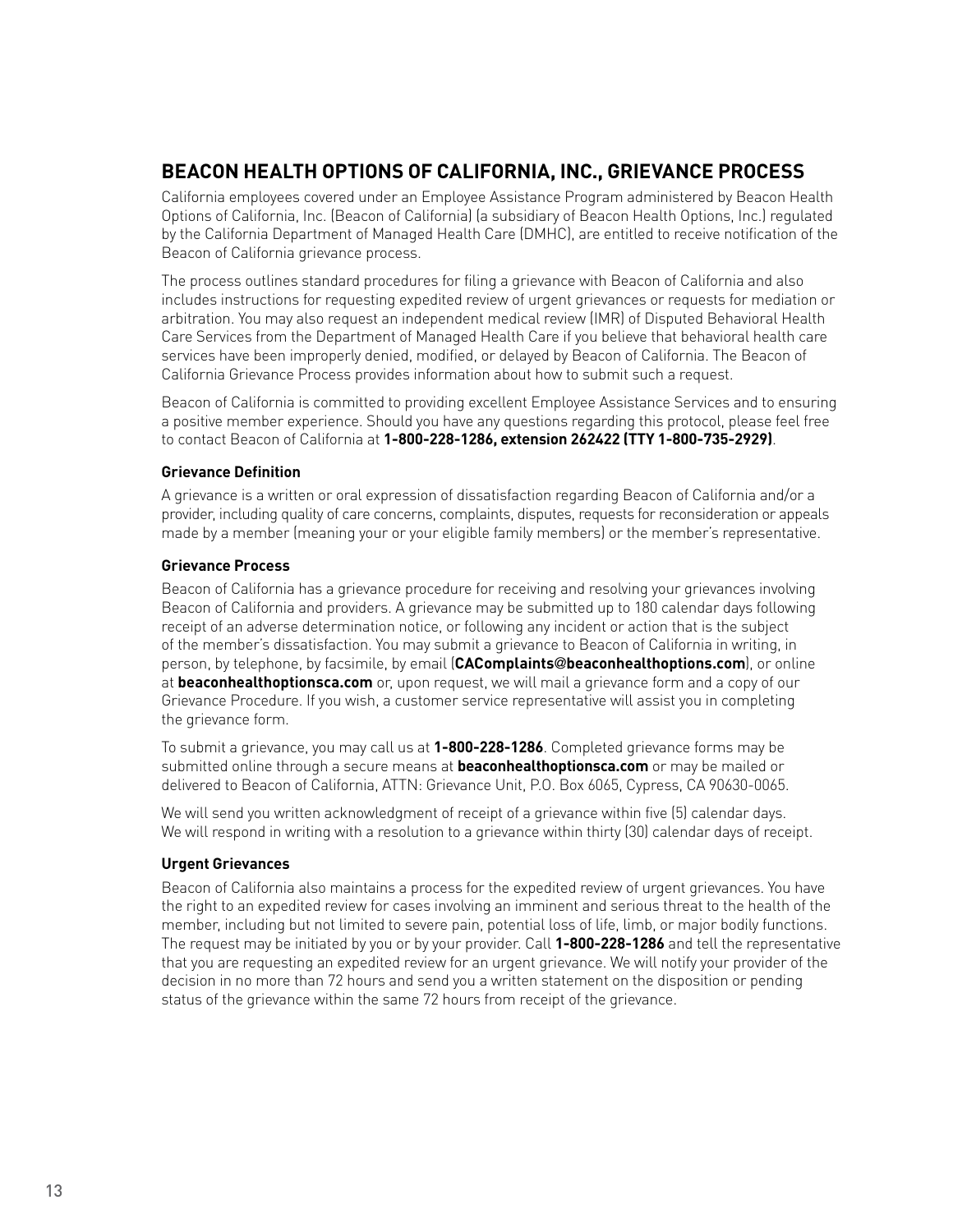#### **Additional Review**

If you are not satisfied with our response to a grievance, you may submit a request to Beacon of California for voluntary mediation or binding arbitration within sixty (60) days of receipt of our response. These processes are described in your Combined Evidence of Coverage and Disclosure Form or you may call us for information on how to submit a voluntary mediation or arbitration request.

You may file a grievance with the Department of Managed Health Care after completing the Beacon of California grievance process or voluntary mediation or after participating in the Beacon of California grievance process or voluntary mediation for thirty (30) days.

#### **Independent Medical Review**

You may request an independent medical review (IMR) of Disputed Behavioral Health Care Services from the Department of Managed Health Care if you believe that behavioral health care services have been improperly denied, modified, or delayed by Beacon of California. A "Disputed Behavioral Health Care Service" is any mental health or substance abuse care service eligible for coverage and payment under your subscriber contract that has been denied, modified, or delayed by Beacon of California, in whole or in part because the service is not medically necessary.

The IMR process is in addition to any other procedures or remedies that may be available to you. You pay no application or processing fees of any kind for IMR. You have the right to provide information in support of the request for IMR. Beacon of California will provide you with an IMR application form with any grievance disposition letter that denies, modifies, or delays behavioral health care services. A decision not to participate in the IMR process may cause you to forfeit any statutory right to pursue legal action against Beacon of California regarding the Disputed Behavioral Health Care Service.

The IMR process is described in your Combined Evidence of Coverage and Disclosure Form or you may call us for information on how to submit an IMR request.

#### **Review by the Department of Managed Health Care**

The California Department of Managed Health Care is responsible for regulating health care service plans. If you have a grievance against Beacon of California, you should first telephone Beacon of California at **1-800-228-1286 (TTY 800-735-2929)** and use Beacon of California's grievance process before contacting the department. Utilizing this grievance procedure does not prohibit any potential legal rights or remedies that may be available to you. If you need help with a grievance involving an emergency, a grievance that has not been satisfactorily resolved by your health plan, or a grievance that has remained unresolved for more than 30 days, you may call the department for assistance. You may also be eligible for an Independent Medical Review (IMR). If you are eligible for IMR, the IMR process will provide an impartial review of medical decisions made by a health plan related to the medical necessity of a proposed service or treatment, coverage decisions for treatments that are experimental or investigational in nature and payment disputes for emergency or urgent medical services. The department also has a toll-free telephone number (**1-888-466-2219**) and a TDD line (**1-877-688-9891**) for the hearing and speech impaired. The department's website at **www.dmhc.ca.gov** has complaint forms, IMR application forms and instructions.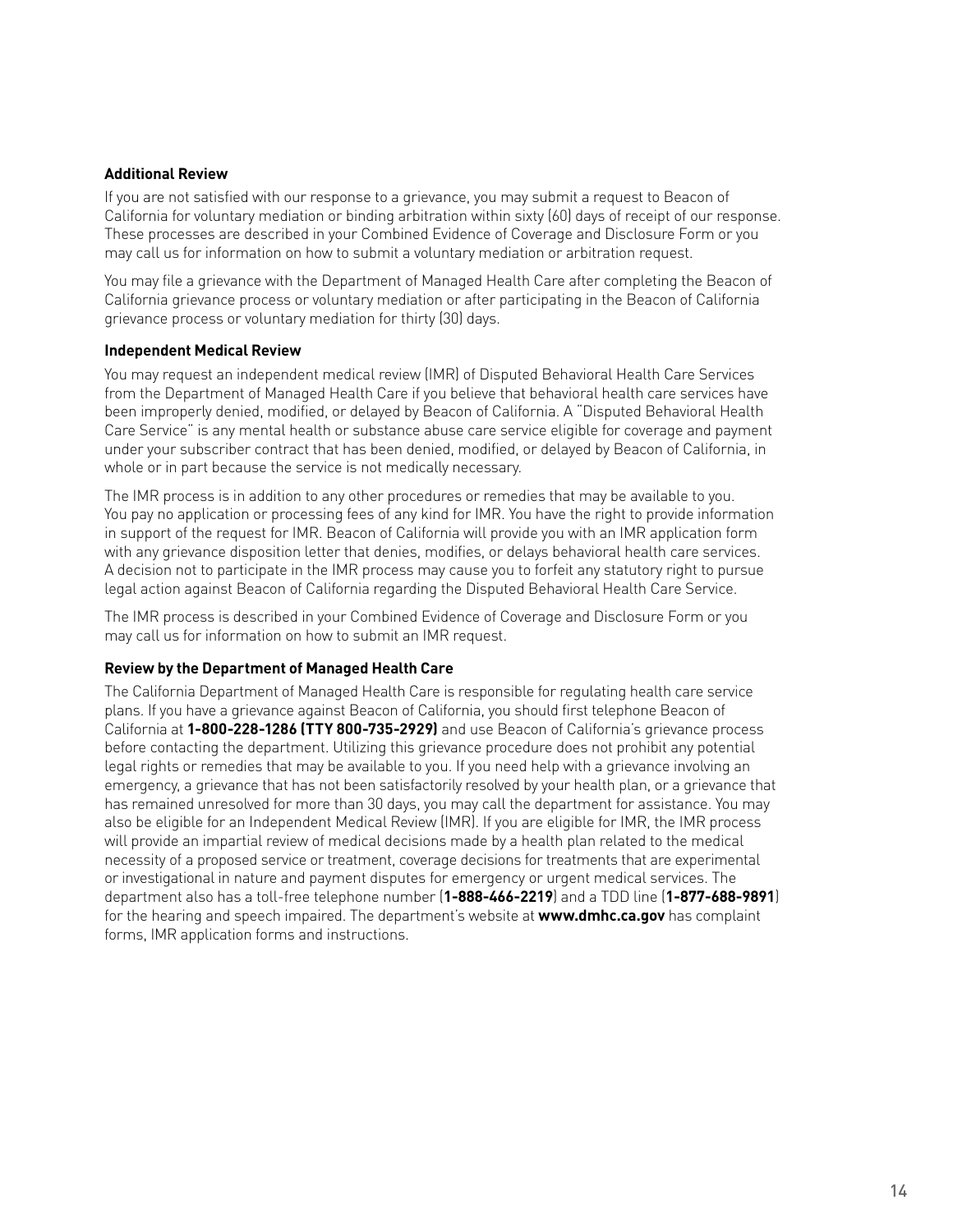

Form Approved OMB No. 1210-0149 (expires 5-31-2020)

## **Health Insurance Marketplace Coverage Options and Your Health Coverage**

## **PART A: GENERAL INFORMATION**

When key parts of the health care law took effect in 2014, it introduced a new way to buy health insurance: the Health Insurance Marketplace. To assist you as you evaluate options for you and your family, this notice provides some basic information about the Marketplace and employment-based health coverage offered by your employer.

#### **What is the Health Insurance Marketplace?**

The Marketplace is designed to help you find health insurance that meets your needs and fits your budget. The Marketplace offers "one-stop shopping" to find and compare private health insurance options. You may also be eligible for a kind of tax credit that lowers your monthly premium right away. Open enrollment for health insurance coverage through the Marketplace began in October 2013 for coverage effective on or after January 1, 2014.

#### **Can I Save Money on my Health Insurance Premiums in the Marketplace?**

You may qualify to save money and lower your monthly premium, but only if your employer does not offer coverage, or offers coverage that doesn't meet certain standards. The savings on your premium that you're eligible for depends on your household income.

#### **Does Employer Health Coverage Affect Eligibility for Premium Savings through the Marketplace?**

Yes. If you have an offer of health coverage from your employer that meets certain standards, you will not be eligible for a tax credit through the Marketplace and may wish to enroll in your employer's health plan. However, you may be eligible for a tax credit that lowers your monthly premium, or a reduction in certain cost-sharing if your employer does not offer coverage to you at all or does not offer coverage that meets certain standards. If the cost of a plan from your employer that would cover you (and not any other members of your family) is more than 9.5% of your household income for the year, or if the coverage your employer provides does not meet the "minimum value" standard set by the Affordable Care Act, you may be eligible for a tax credit.<sup>1</sup>

Note: If you purchase a health plan through the Marketplace instead of accepting health coverage offered by your employer, then you may lose the employer contribution (if any) to the employer-offered coverage. Also, this employer contribution—as well as your employee contribution to employer-offered coverage—is often excluded from income for federal and state income tax purposes. Your payments for coverage through the Marketplace are made on an after-tax basis.

#### **How Can I Get More Information?**

For more information about your coverage offered by your employer, please check your summary plan description or contact the PG&E Benefits Service Center.

The Marketplace can help you evaluate your coverage options, including your eligibility for coverage through the Marketplace and its cost. Please visit **www.healthcare.gov** for more information, including an online application for health insurance coverage and contact information for a Health Insurance Marketplace in your area.

15

<sup>1</sup> An employer-sponsored health plan meets the "minimum value standard" if the plan's share of the total allowed benefit costs covered by the plan is no less than 60 percent of such costs.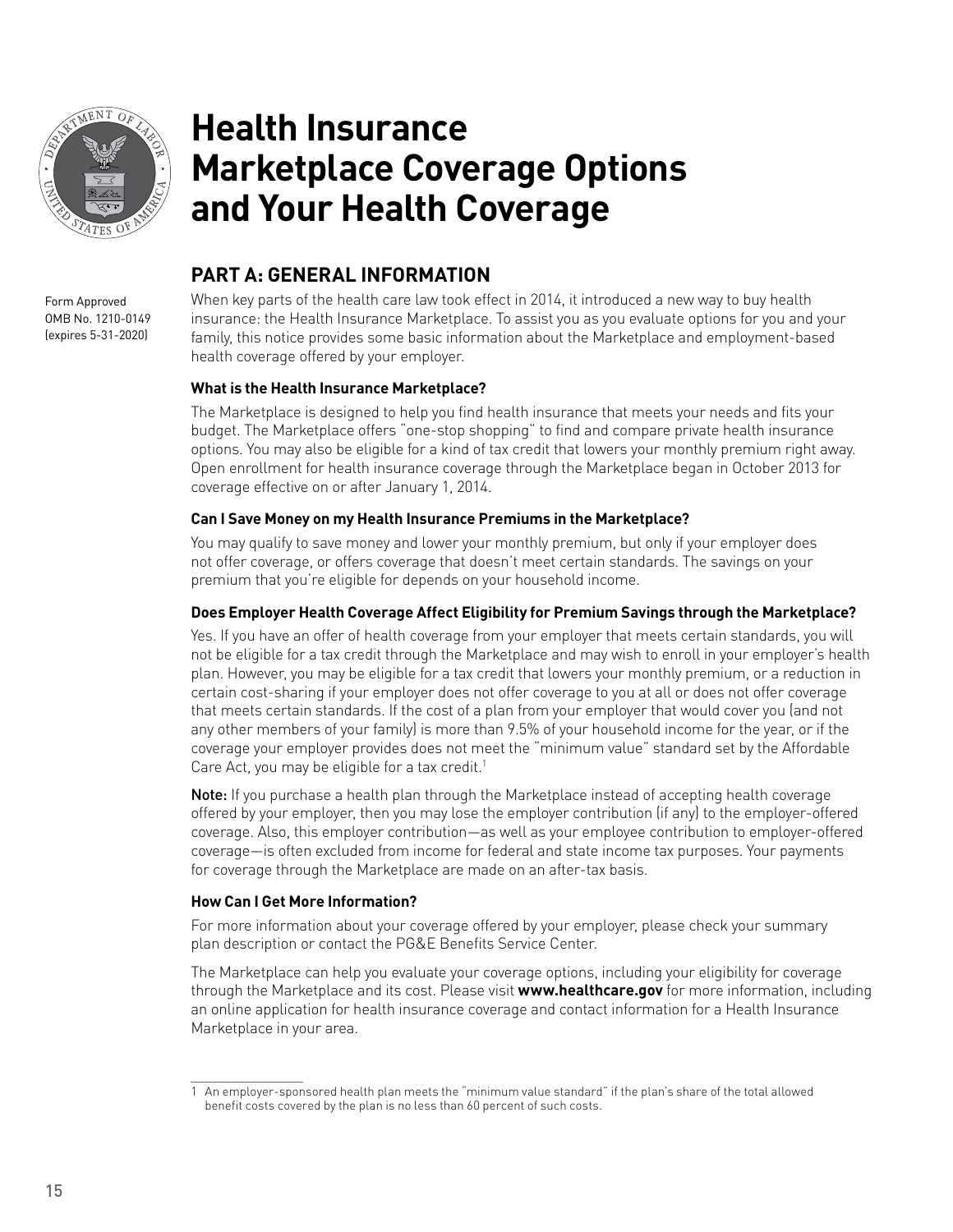## **PART B: INFORMATION ABOUT HEALTH COVERAGE OFFERED BY YOUR EMPLOYER**

This section contains information about any health coverage offered by your employer. If you decide to complete an application for coverage in the Marketplace, you will be asked to provide this information. This information is numbered to correspond to the Marketplace application.

|                                                                   | 3.<br><b>Employer name</b>                                                                                                                    |             |    | 4. Employer Identification Number (EIN) |  |
|-------------------------------------------------------------------|-----------------------------------------------------------------------------------------------------------------------------------------------|-------------|----|-----------------------------------------|--|
|                                                                   | Pacific Gas and Electric Company; PG&E Corporation;<br>PG&E Corporation Support Services, Inc.; PG&E<br>Corporation Support Services II, Inc. |             |    | 94-0742640*                             |  |
|                                                                   | 5. Employer address                                                                                                                           |             | 6. | Employer phone number                   |  |
|                                                                   | P.O. Box 5546                                                                                                                                 |             |    | 1-866-271-8144                          |  |
|                                                                   | 7. City                                                                                                                                       | State<br>8. | 9. | ZIP code                                |  |
|                                                                   | Concord                                                                                                                                       | CА          |    | 94524                                   |  |
| 10. Who can I contact about employee health coverage at this job? |                                                                                                                                               |             |    |                                         |  |
|                                                                   | PG&E Benefits Service Center                                                                                                                  |             |    |                                         |  |
|                                                                   | 11. Phone number (if different from above)                                                                                                    |             |    | 12. Email address                       |  |
|                                                                   |                                                                                                                                               |             |    |                                         |  |

\*Coverage is offered to eligible employees through the Pacific Gas and Electric Company Health Care Plan for Active Employees.

Here is some basic information about health coverage offered by this employer:

- As your employer, we offer a health plan to:
- $\square$  All employees.
- Some employees. Eligible employees are:
	- For union-represented employees: You are eligible to enroll for health care coverage if you are a full-time or part-time Bargaining Unit employee represented by the IBEW, ESC, or SEIU, regardless of whether you are a probationary employee or have reached regular status. You are not eligible to enroll for active employee health care coverage if you are a contract or agency employee, or a retiree of the Company (unless you are a retiree who has been rehired as a regular or Hiring Hall employee). Generally, intermittent employees and other temporary employees who are not expected to become regular employees are also not eligible for coverage, unless treated as full-time during a stability period, based on hours worked in a measurement period, under the Affordable Care Act (ACA).
	- For Management and A&T employees: You are eligible to enroll for health care coverage if you are a full-time or part-time Management or Administrative & Technical employee. You are not eligible to enroll for active employee health care coverage if you are a contractor or agency employee, or a retiree of the Company (unless you are a retiree who has been rehired as a regular or Hiring Hall employee).
	- For Hiring Hall employees: You are eligible to enroll for medical coverage.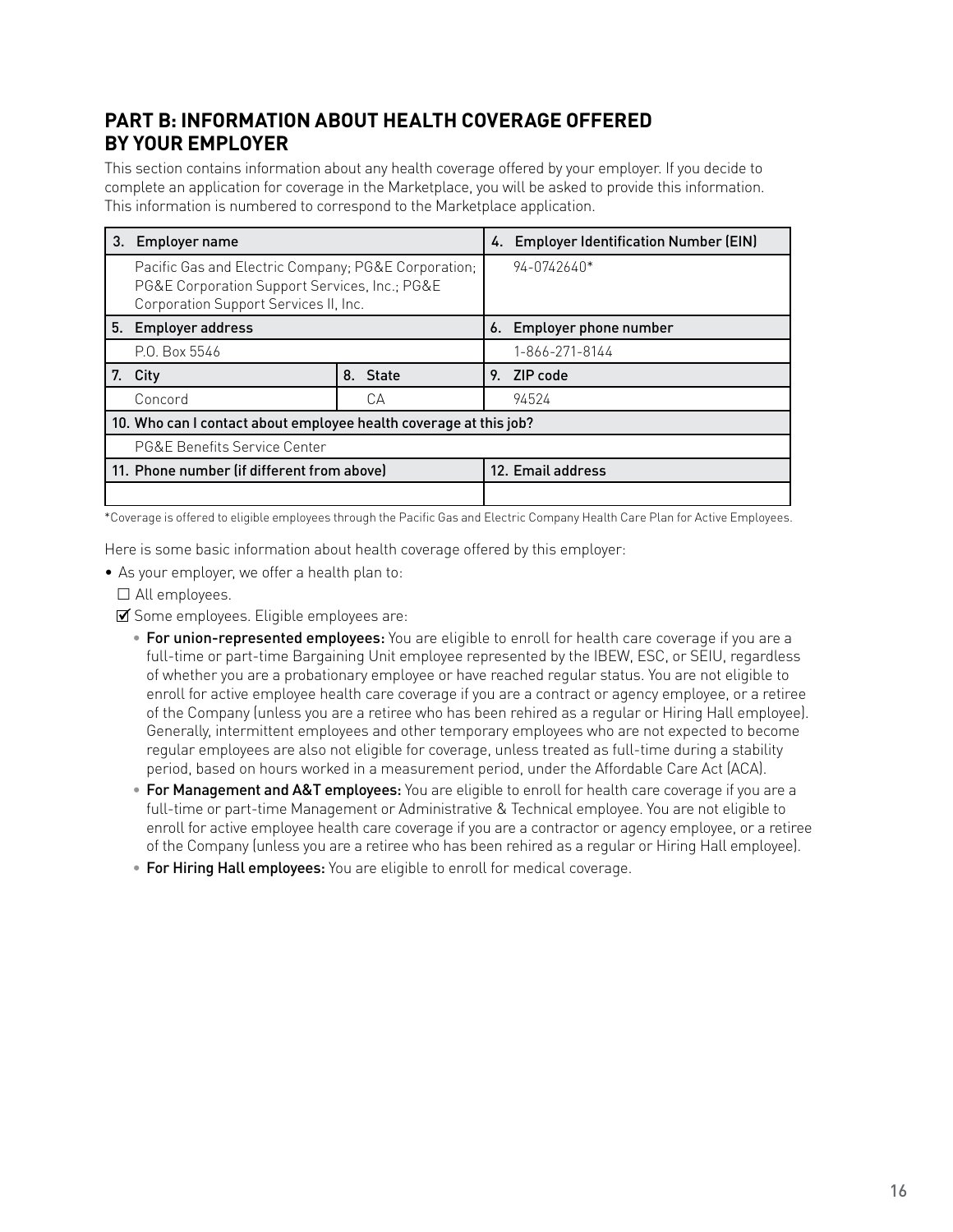• With respect to dependents:

We do offer coverage. Eligible dependents are:

- Your legally married spouse, legally state-recognized common-law spouse, or registered domestic partner;
- Your children who are under age 26, including stepchildren, children born during a registered domestic partnership, foster children, legally adopted children, and children for whom you have been permanently appointed legal guardianship by a court (does not include the legal wards of your spouse);
- The children of your registered domestic partner who are under age 26, including legally adopted children (for employees and retirees only). Note that a child for whom your registered domestic partner is the legal guardian is not an eligible dependent;
- Your disabled children or those of your spouse/registered domestic partner who are age 26 or older, who are certified as disabled by a Doctor of Medicine (M.D.) or Doctor of Osteopathy (D.O.), and who have been approved by a PG&E-sponsored medical plan provider for continued coverage before they reach age 26. For more information, please contact the Member Services department of the medical plan in which you are enrolled; or
- Your family member or registered domestic partner if you both are employees in the same classification (e.g., both Management and A&T employees or both union-represented employees), or you both are retirees. You each have the option of electing coverage as an "employee" or "retiree," or you can be covered as a "dependent" of the other. However, you may not be covered as both. In addition, you may not be covered as both an employee and a retiree. Management and A&T employees may not cover union-represented employees and vice versa.
- $\square$  We do not offer coverage.
- $\Delta$  If checked, this coverage meets the minimum value standard, and the cost of this coverage to you is intended to be affordable, based on employee wages.
	- \*\*Even if your employer intends your coverage to be affordable, you may still be eligible for a premium discount through the Marketplace. The Marketplace will use your household income, along with other factors, to determine whether you may be eligible for a premium discount. If, for example, your wages vary from week to week (perhaps you are an hourly employee or you work on a commission basis), if you are newly employed mid-year, or if you have other income losses, you may still qualify for a premium discount.

## **PG&E RESOURCES FOR EMPLOYEES AND RETIREES**

| <b>PG&amp;E Benefits Service Center</b>      | myPlansConnect <sup>®</sup>                 |  |  |
|----------------------------------------------|---------------------------------------------|--|--|
| Help with PG&E-sponsored health benefits     | (formerly Mercer BenefitsCentral)           |  |  |
| and life insurance                           | Login required to access your personal data |  |  |
| Representatives are available Monday-Friday, | Help with PG&E-sponsored health benefits    |  |  |
| 7:30 a.m.-5 p.m. Pacific time                | and life insurance                          |  |  |
| 1-866-271-8144                               | mypgebenefits.com > Manage Your Benefits    |  |  |